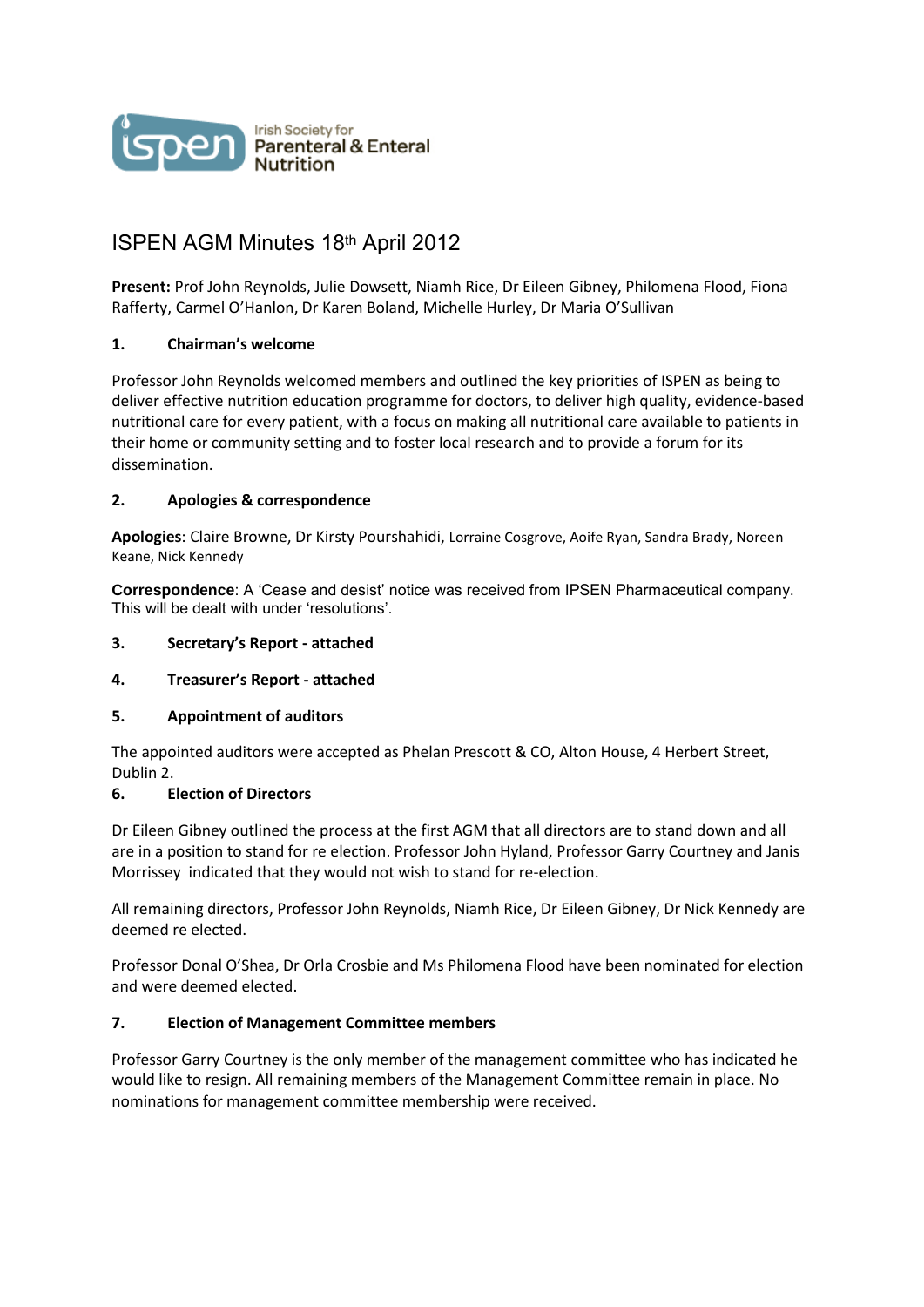## **8. Special Business**

# **a) Resolution 1.**

# **Item 1 in the Memorandum of Association currently reads:**

'The name of company is the IRISH SOCIETY FOR PARENTERAL AND ENTERAL NUTRITION (hereinafter in this Memorandum and in the Articles of Association called "ISPEN")'.

*The Board of Directors hereby recommends that the name of the Association change to THE IRISH SOCIETY FOR CLINICAL NUTRITION AND METABOLISM. This change is to ensure that the name more accurately reflects the aims and activities of the organisation, whilst aligning the society's title to that of its European affiliate organisation, ESPEN, which changed its title to the European Society for Clinical Nutrition and Metabolism some years ago whilst retaining its original acronym. As the result of a challenge by IPSEN Pharmaceuticals to the use of the ISPEN acronym, the Board of Directors recommends that the acronym used be minimally changed by the addition of 'r' to become 'IRSPEN', which should be reflected in the Memorandum and Articles of Association. This change is designed to address any issues of confusion with IPSEN, whilst retaining the recognisable 'PEN' element of the society's current identity and the links to other similar organisations internationally.*

### **Following the proposed amendment, Item 1 would read as follows:**

'The name of company is the IRISH SOCIETY FOR CLINICAL NUTRITION AND METABOLISM (hereinafter in this Memorandum and in the Articles of Association called "IRSPEN")'.

### **The resolution was passed.**

### **b) Resolution 2**

### **Article 32 (1) of the Articles of Association currently reads:**

'The Management Committee shall comprise not more than twelve (12) persons being

- (a) The Directors and
- (b) Such members as are elected to the management Committee at an annual general meeting. Any such Member who is a corporate Member shall nominate an individual to serve as its representative on the management Committee'.

*In order to allow representation from other stakeholder groups, such as the medical nutrition industry, pharmacists, a patient organisation and so forth, the Directors recommend that the Management Committee be increased to a maximum of fifteen (15) persons.*

### **Following the proposed amendment, Article 32 (1) would read as follows:**

'The Management Committee shall comprise not more than fifteen (15) persons being

- (c) The Directors and
- (d) Such members as are elected to the management Committee at an annual general meeting. Any such Member who is a corporate Member shall nominate an individual to serve as its representative on the management Committee'.

### **The resolution was passed.**